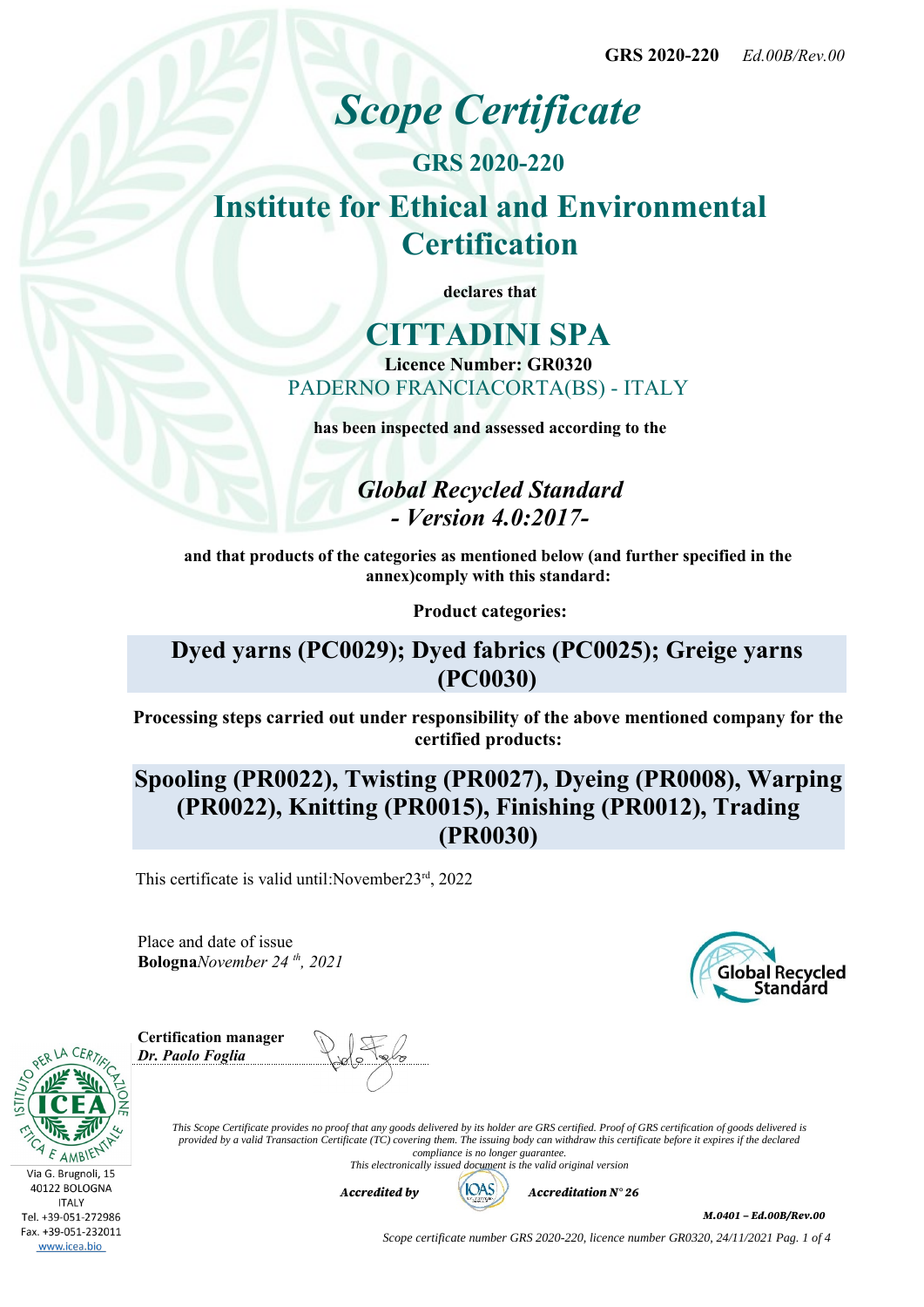### *Certified entity:* **CITTADINI SPA**

**Global Recycled Standard**

#### **Annex to certificate no.: GRS 2020-220**

In specific the certificate covers the following products:

| <b>Products</b>       |                                                                       | <b>Material Composition</b>                                                      |          | Label grade          |  |
|-----------------------|-----------------------------------------------------------------------|----------------------------------------------------------------------------------|----------|----------------------|--|
| Category              | Product details                                                       | Fibre                                                                            | $\%$     |                      |  |
| Dyed varns (PC0029)   | Filament (Filament PD0069)<br>[RITORTI]                               | Polyamid (RM0184)* (Pre-<br>consumer)                                            | 100      | <b>GRS</b> certified |  |
| Dyed yarns (PC0029)   | Filament (Filament PD0069)<br>[RITORTI]                               | Polyester (RM0189)*<br>(Post-consumer)                                           | 100      | <b>GRS</b> certified |  |
| Dyed fabrics (PC0025) | Knitted fabrics (Knitted<br>fabrics PD0058)                           | Polyamid (RM0184)* (Pre-<br>consumer)                                            | 100      | <b>GRS</b> certified |  |
| Dyed fabrics (PC0025) | Knitted fabrics (Knitted<br>fabrics PD0058)                           | Polyester (RM0189)*<br>(Post-consumer)                                           | 100      | GRS certified        |  |
| Greige yarns (PC0030) | Filament (Filament PD0069)<br>[80%PL GRS post-c +<br>20%PL GRS pre-c] | Polyester (RM0189)*<br>(Post-consumer)<br>Polyester (RM0188)* (Pre-<br>consumer) | 80<br>20 | GRS certified        |  |

\* from recycled material

Place and date of issue **Bologna***November 24 th, 2021*



**Certification manager** *Dr. Paolo Foglia*

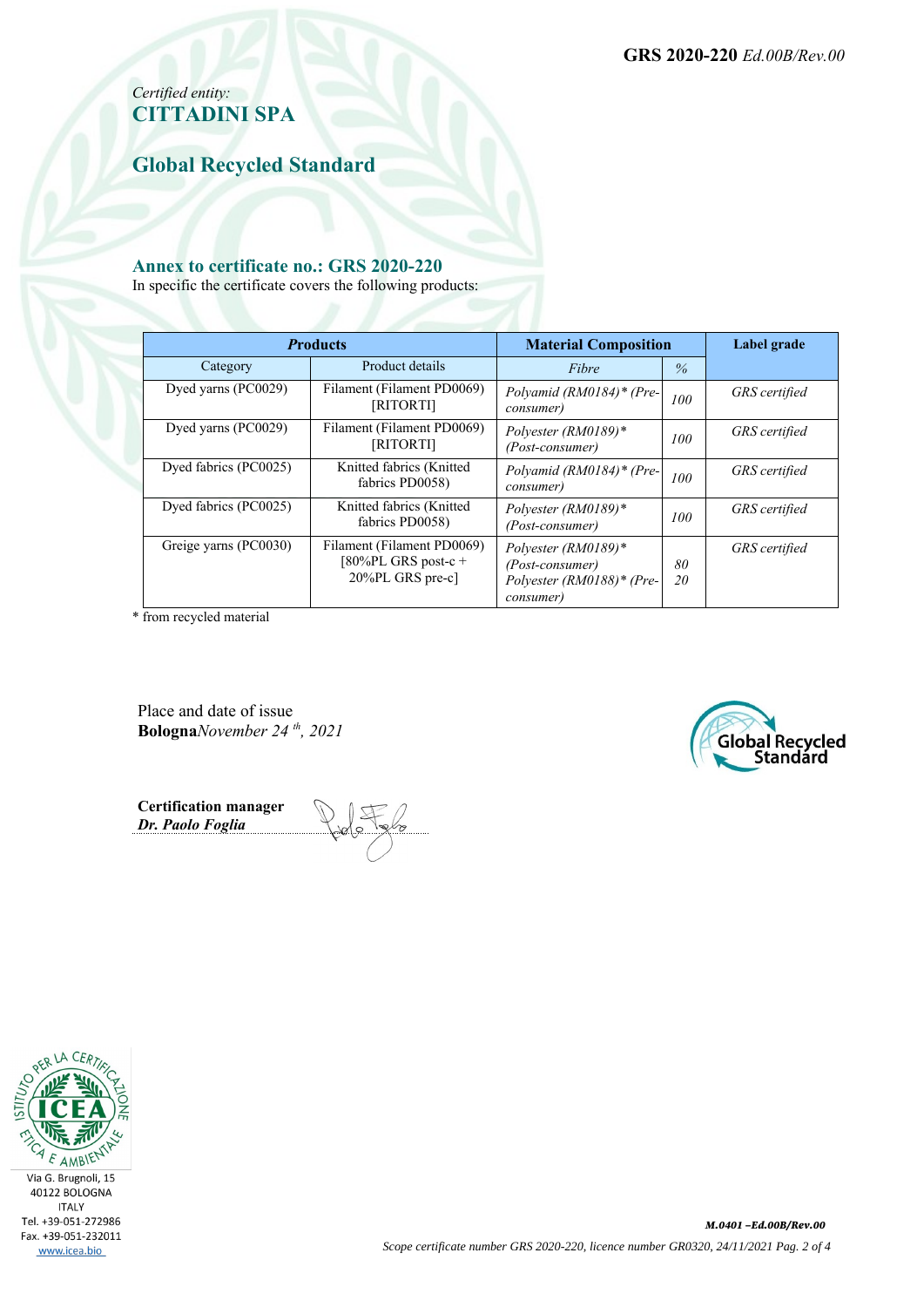**GRS 2020-220** *Ed.00B/Rev.00*

#### *Certified entity:* **CITTADINI SPA**

**Global Recycled Standard**

#### **Facility Annex to certificate no.: GRS 2020-220**

Under the scope of this certificate the following facilities have been inspected and assessed. The listed processing steps/activities comply with the corresponding criteria of the Global Recycle Standard (GRS) for the certified products:

| Name of the facility | <b>Address of operation</b>                                    | Processing steps / activities                                                                                                                      | <b>Type of</b><br>relation |
|----------------------|----------------------------------------------------------------|----------------------------------------------------------------------------------------------------------------------------------------------------|----------------------------|
| CITTADINI SPA        | Via Trento, 35/45 Paderno<br>Franciacorta (Brescia) -<br>Italy | Spooling (PR0022),<br>Twisting (PR0027), Dyeing<br>(PR0008), Warping<br>(PR0022), Knitting<br>(PR0015), Finishing<br>(PR0012), Trading<br>(PR0030) | <b>MAIN</b>                |

Place and date of issue **Bologna***November 24 th, 2021*



**Certification manager** *Dr. Paolo Foglia*